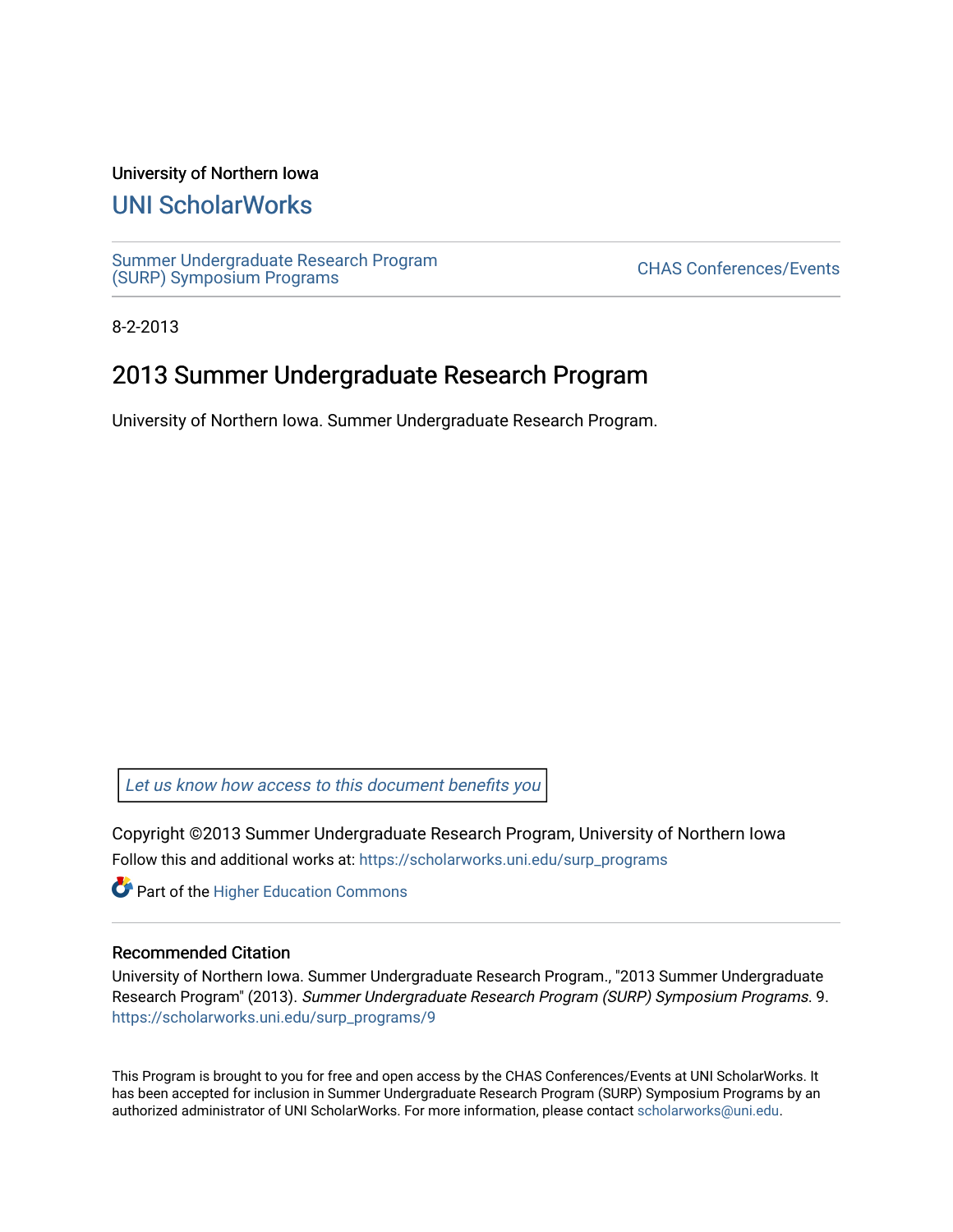

### FROM SOLAR SPECTROMETERS TO OUR OWN BACKYARD

THE ABCS OF ASTROBIOCHEMISTRY:

KEYNOTE SPEAKER: DR. JOSHUA SEBREE UNI/NASA

**COLLEGE OF HUMANITIES,<br>ARTS AND SCIENCES** 

**University of Northern Iowa** 

2013 **SUMMER** UNDERGRADUATE RESEARCH **SYMPOSIUM**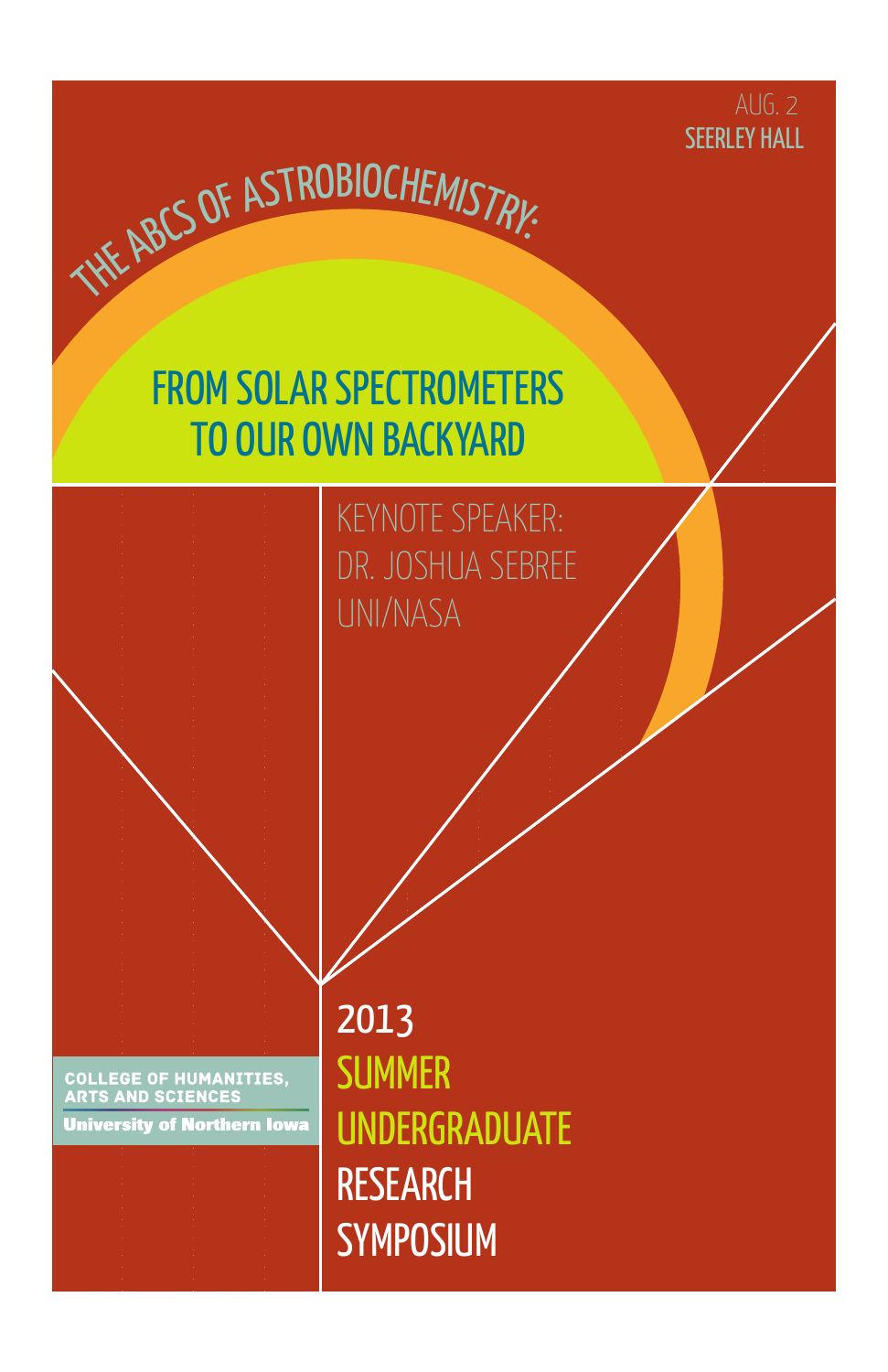# A Message from **Dr. Joel Haack**

Dean of the College of Humanities, Arts and Sciences

There is no substitute for undergraduate research in any undergraduate science major.

In the College of Humanities, Arts and Sciences at the University of Northern Iowa, we encourage undergraduate students to pursue research. Our faculty members are both interested and eager to work with students. In the traditional classroom-based curriculum, there is nothing quite equivalent to these research opportunities. In many classes, students learn the results of scientific disciplines, but have little opportunity to do science themselves. In other classes, instructors have carefully planned assignments to give their students some sense of what it means to do science, to participate in the disciplinary community, but these projects typically have a fixed time frame, often do not begin with questions the students have generated, and may present only limited opportunities to share what is learned with their disciplinary community. Only in a full-scale research opportunity are students able to experience the entire scientific process.

Here at UNI, students experience the entire process of research as it typically occurs—ask a question or formulate a project, apply for support for the funds required to pursue the project, carry out the research, then make a public presentation of the results. I congratulate all those involved with this celebration of the hard work, and of the joy, of doing science.

(Adapted from a column in the *American Journal of Undergraduate Research*, June 2007.)

### **Program**

| 11 a.m. | W |
|---------|---|
|---------|---|

#### *<u>Ielcome</u>*

 Dr. Joel Haack Dean, College of Humanities, Arts and Sciences Seerley 115

#### **Keynote**

 "The ABCs of Astrobiochemistry: From Solar Spectrometers to Our Own Backyard" Dr. Joshua Sebree UNI/NASA

#### **12-1:30 p.m. Exhibit of Posters Lunch**

Seerley Great Reading Room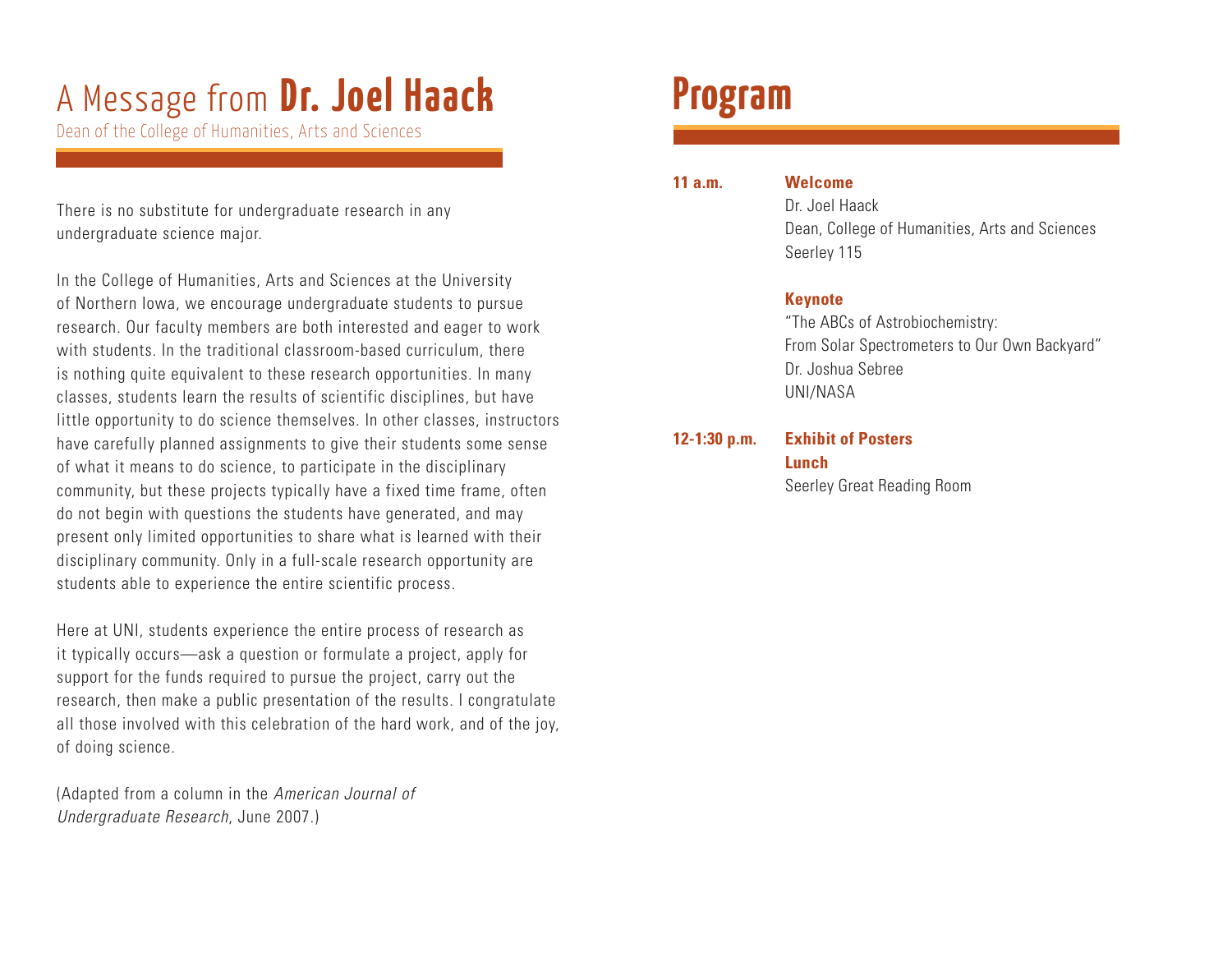# **Participants** and **Poster Locations**

- 1. Allie Simpson and Julie Kang (Biology) *The role of KNOX genes during simple and compound leaf development in the genus Ampelopsis (Vitaceae)*
- 2. Andrew Ridgway with Dr. Mark Myers and Benjamin Hoksch (Dept. of Biology & Tallgrass Prairie Center) *Effects of Flooding on the Flora and Fauna of a Reconstructed Tallgrass Prairie,* Project supported by University of Northern Iowa, Iowa Power Fund
- 3. Katherine Thomas (Biology), Melanie J. Hopkins (GeoZentrum Nordbayern, Universitat Erlangen-Nurnberg), Carl Thurman (Biology) *Latitude and Environmental Pressure: Their Impact on Carapace Shape in Three Species of Fiddler Crabs from Different Regions across the Atlantic Ocean,* Project supported by College of Humanities, Arts and Sciences
- 4. Laura Asprey and Dr. Sarah Boesdorfer (Chemistry & Biochemistry) *The Effects of Participation in Undergraduate Science Education Research on a Teacher's Practice*
- 5.Tori Quist and Dr. Dawn Del Carlo (Chemistry & Biochemistry) *The Influence of Life Experiences on Women's Science Career Decision-Making Across Generations*
- 6. Chelsea Meier and Dr. Dawn Del Carlo (Chemistry & Biochemistry) *Use of a New Method for UNI Student Chemistry Demonstration Instruction*

# **Participants** and **Poster Locations**

- 7. Jacob Rathmacher, Abby Souhrada and Dr. Laura Strauss (Chemistry & Biochemistry) *The Synthesis of Intercalated Disulfides*
- 8. Sean Steinke and Dr. Eric Peterson (Chemistry & Biochemistry) *Characterization of Volume Constrained Protein Folding: The Effects of Water, Confinement, and Salts*
- 9. Heather Wiltse and Dr. Martin Chin (Chemistry & Biochemistry) *Investigation of Diruthenium Bipyridine Complexes*
- 10. Daniel Evans, Allison Wold and Dr. Melisa M. Cherney (Chemistry & Biochemistry) *Investigating Redox- and pH-driven Ligand Switches in Met80-to-Cys Variants of Iso-1-cytochrome c*
- 11. Allison Wold, Daniel Evans and Dr. Melisa M. Cherney (Chemistry & Biochemistry) *Attempts to Tune the Ligand Switch in Type II Heme-thiolate Model Proteins Using Second Sphere Ligand Effects*
- 12. Thomas D. Petersen and Dr. Colin L. Weeks (Chemistry & Biochemistry), Gurusamy Balakrishnan and Thomas G. Spiro (University of Washington Department of Chemistry) *Raman Spectroscopic Studies of Crystal Framework Growth*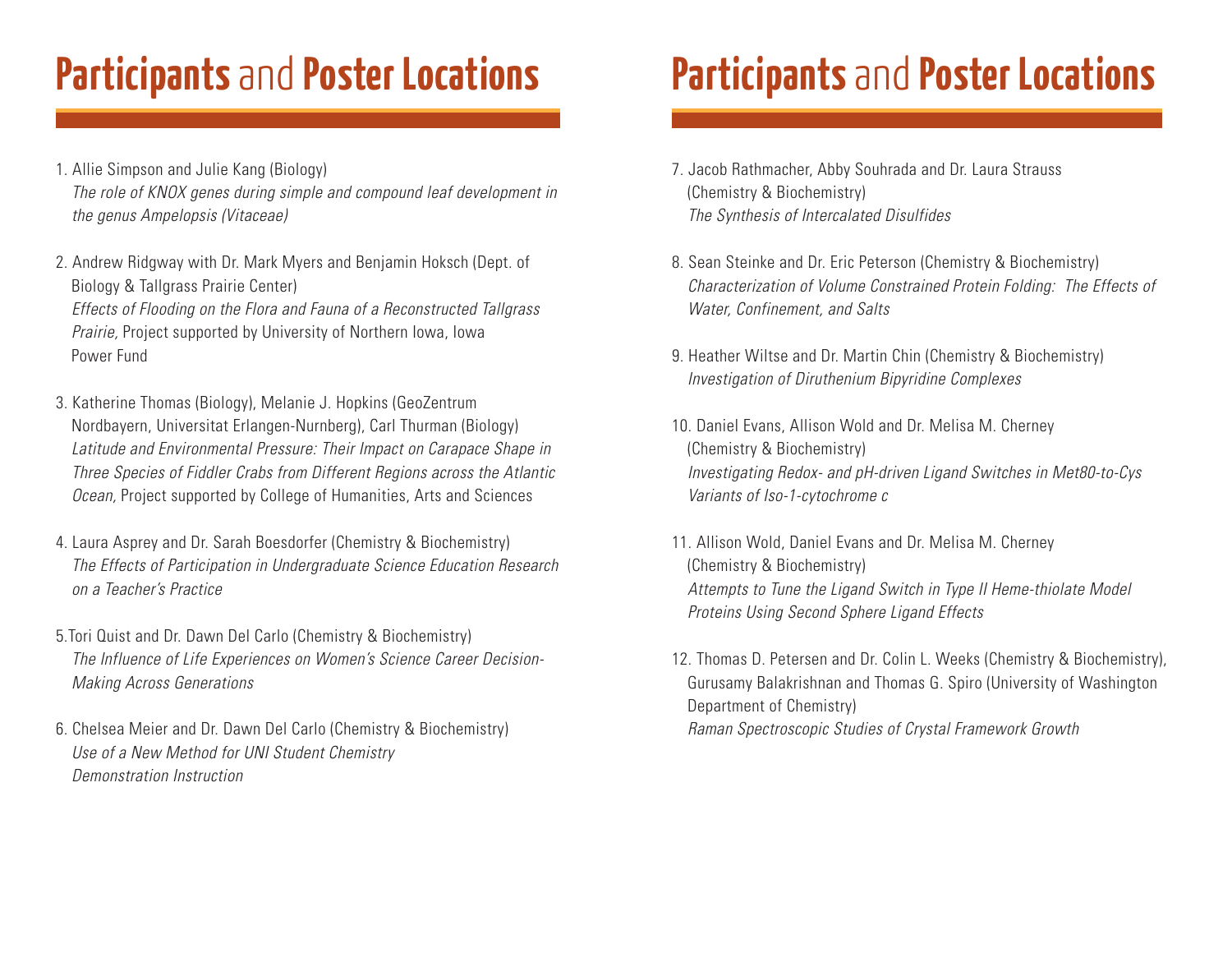# **Participants** and **Poster Locations**

- 13. Cassara J. Higgins and Dr. Colin L. Weeks (Chemistry & Biochemistry) *Building a Brick Wall: Creating Metal Organic Frameworks*
- 14. Erik Duhn and Dr. Sarah Boesdorfer (Chemistry & Biochemistry) *Affecting Students' Conceptual Understanding with Common Misconceptions in General Chemistry*

15. Emilie Borde, Tanner Metz, Angela Wrage, Dr. Jeffrey Elbert (Chemistry & Biochemistry) *Programmed Drug Delivery: Catalyzed Amination Studies*

- 16. Tanner Metz, Angela Wrage, Emilie Borde, Dr. Jeffrey Elbert (Chemistry & Biochemistry) *Programmed Drug Delivery: Linker Scale Up Studies*
- 17. Angela Wrage, Emilie Borde, Tanner Metz, Dr. Jeffrey Elbert (Chemistry & Biochemistry) *Programmed Drug Delivery: Model Compounds for Hydrolysis Studies*
- 18. Katie Wilford, Dr. Jihwa Noh and Dr. Karen Sabey (Mathematics) *Assessing Understanding of Fraction Multiplication through Problem-Posing and Models*
- 19. Corbyn Mellinger, Paul M. Shand, Tim Kidd, Kayla Boyle, and Laura Strauss (Physics, Chemistry & Biochemistry) *Magnetic Phase Transitions in Intercalated Dichalcogenide Nanostructures*

# **Participants** and **Poster Locations**

- 20. Virginia McCall and Dr. Syed Kirmani (Mathematics) *Mathematical Modeling of Epidemics*
- 21. Abigail Lee, Bryan Hendrickson, and Julie Kang (Biology) *Development of Leaf Shape and Vein Homology in Morning Glory (Ipomoea)*
- 22. Jordyn A. Tobin and Nilda E. Rodríguez (Biology) *Host-pathogen interactions between macrophages and the parasitic protozoan Leishmania chagasi: What factors influence infection levels?* Project supported by Dr. Robert & Brenda Good Undergraduate Research Assistantship (JAT)
- 23. Victoria Arreola and Dr. C. Elliott Heinzel (Dept. of Earth and Environmental Science) *Exploring Western Sicily's Prehistoric Transition into Agriculture through Geoarchaeology*
- 24. John Chesley and Dr. C. Elliott Heinzel (Dept. of Earth & Environmental Science) *Delineating the Interrelationships between Naturally Occurring Resources and Western Sicily's Prehistoric Settlement Patterns*
- 25. Kyle Spurgeon and Tim Kidd (Physics) *Effects of Impurities on Nanostructures Formation*
- 26. Eric Clausen, Connor Delaney, Rui He, and Tim Kidd (Physics) *Optical Properties of MoS2 Nanostructures*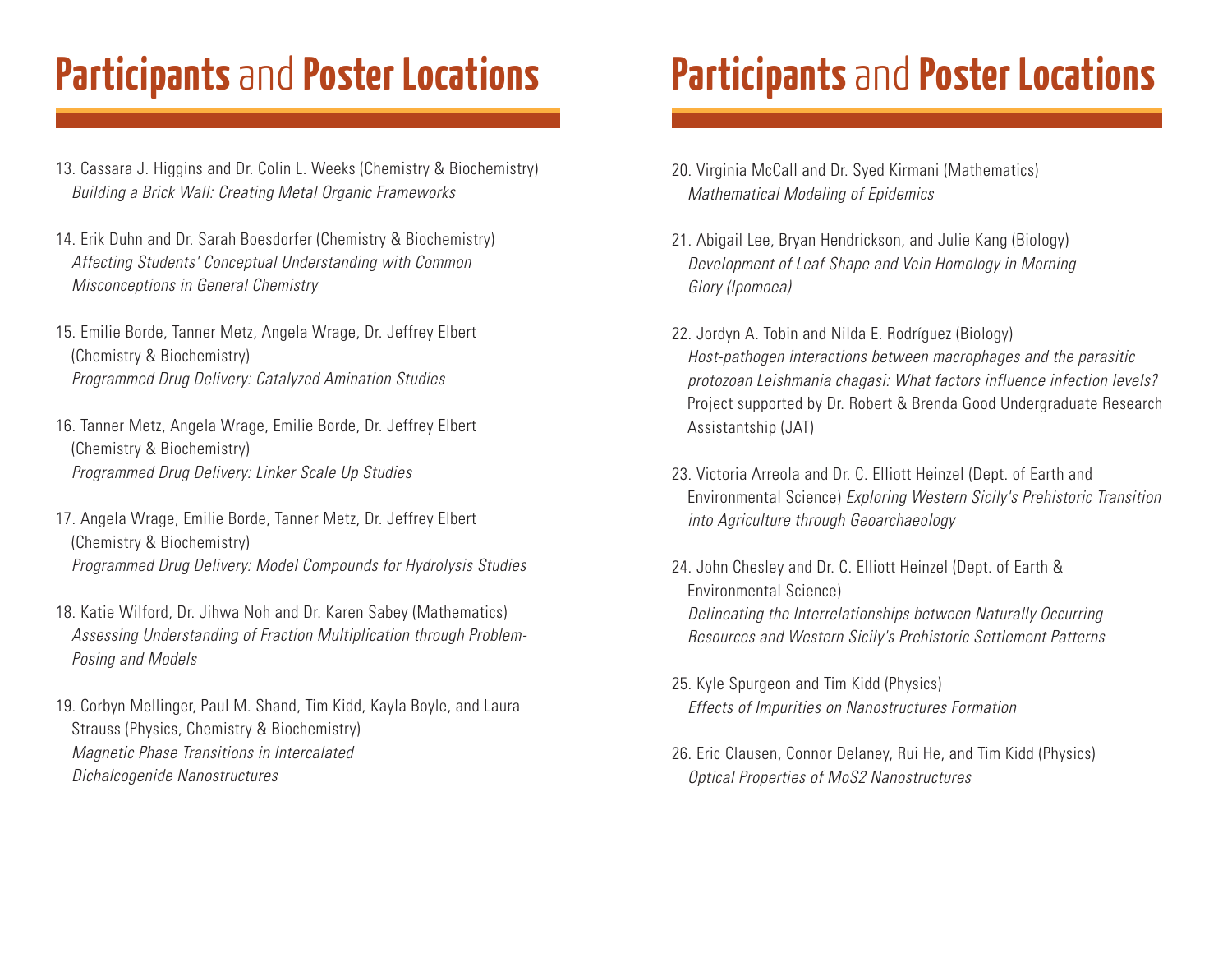## **Participants** and **Poster Locations Participants** and **Poster Locations**

- 27. Shawn Poellet, Andrew Folken, and Tim Kidd (Physics) *Incorporation of Carbon Nanotubes into Nanocellulose Solids*
- 28. Alex Corker, Shawn Poellet , Andrew Stollenwerk, and Tim Kidd (Physics) *Building a Real World Mario Kart*
- 29. Andrew Folke and Tim Kidd (Physics) *Synthesis of Nanocellulose Solids of Varying Density*
- 30. Zhipeng Ye and Tim Kidd (Physics) *Incorporating 3-D First Person View onto a Quadrotor*
- 31. Ben Castle and Dr. Adrienne Stanley (Mathematics) *Elementary Submodels, Trees and Linear Orders*
- 32. Conor Delaney and Rui He (Physics) *Probing Phase Transition and Surface Properties of Topological Insulator Nanostructures by Raman Spectroscopy*
- 33. Jordyn A. Tobin and Nilda E. Rodríguez (Biology)

*Host-pathogen interactions between macrophages and the parasitic protozoan Leishmania chagasi: What factors influence infection levels?* Funding provided by the Dr. Robert & Brenda Good Undergraduate Research Assistantship (JAT) and the Summer Undergraduate Research Program of the University of Northern Iowa College of Humanities Arts and Sciences.

- 34. Kyle Dvorak and Mark Sherrard *Selection on Physiology in Three Tallgrass Prairie Species, with Contrasting Flowering Times*
- 35. Paige Leytem and Dr. Laura Jacson (Biology, Tallgrass Prairie Center) *Using Seedling Recovery Methods to Determine Causes of Failed Germination in the Seedlings of Four Native Prairie Species*
- 36. Tasha Hancock (Biology), Mark Jacobson (Mathematics), and Carl Thurman (Biology) *Phenotypic Variation: Morphological Differences among Populations of the Fiddler Crab Uca rapax from the Western Atlantic Ocean*  Support provided by a McNair Fellowship and the College of Humanities, Arts and Sciences
- 37. Ryan Lockard and Dr. Marek Sliwinski (Biology) *A Study of TFL1 and LFY as Agents in the Divergent Evolution of Arabidopsis thaliana and Carica papaya*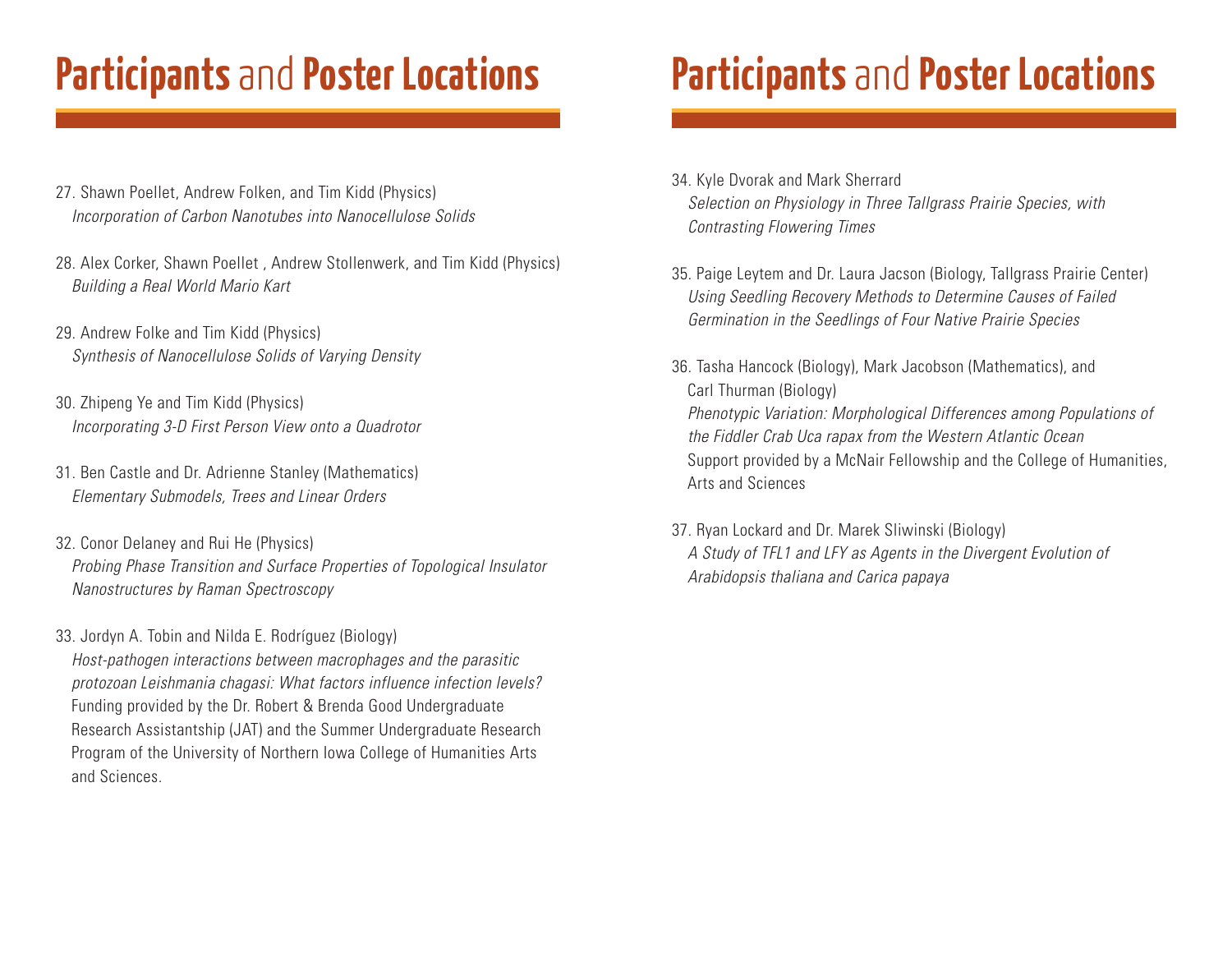# **Funding Sources**

Special thanks to these individuals who support undergraduate research with gifts of \$1000 or more.

Melvin Dostal Clark and Helga Fensterman Dr. Gary and Myrna Floyd Dr. Robert and Brenda Good Dr. Gerald and Christine Intemann Dr. Guang Jin and Dr. Frank Ju Dr. Alan and Karen Orr Dr. Brian Raue Dr. Cliff Chancey Frances Jourdan Richard Jourdan Ed and Ann Strickland Carl and Wanda Wehner C. Gayl and Katherine Hopkins Mark and Sharon Butterworth Drs. David and Cathy Swanson Dr. Virginia Weimar-Mutters Dr. Steve and Merry Heilmann Dr. Becky and Danny Rose David and Lois Kail

# **Funding Agencies**

#### Special thanks to these groups who support undergraduate research with gifts of \$1000 or more.

UNI Summer Undergraduate Research Program UNI Intercollegiate Academics Research Fund National Science Foundation Award no. DMR-1206530 Iowa EPSCoR under grant number EPS-1101284 Dr. Robert & Brenda Good Undergraduate Research Assistantship (JAT) Dean's Fund College of Humanities, Arts and Sciences National Science Foundation Mini Grant Alumend/Avera Research National Science Foundation Regents Innovation Fund Physics Department